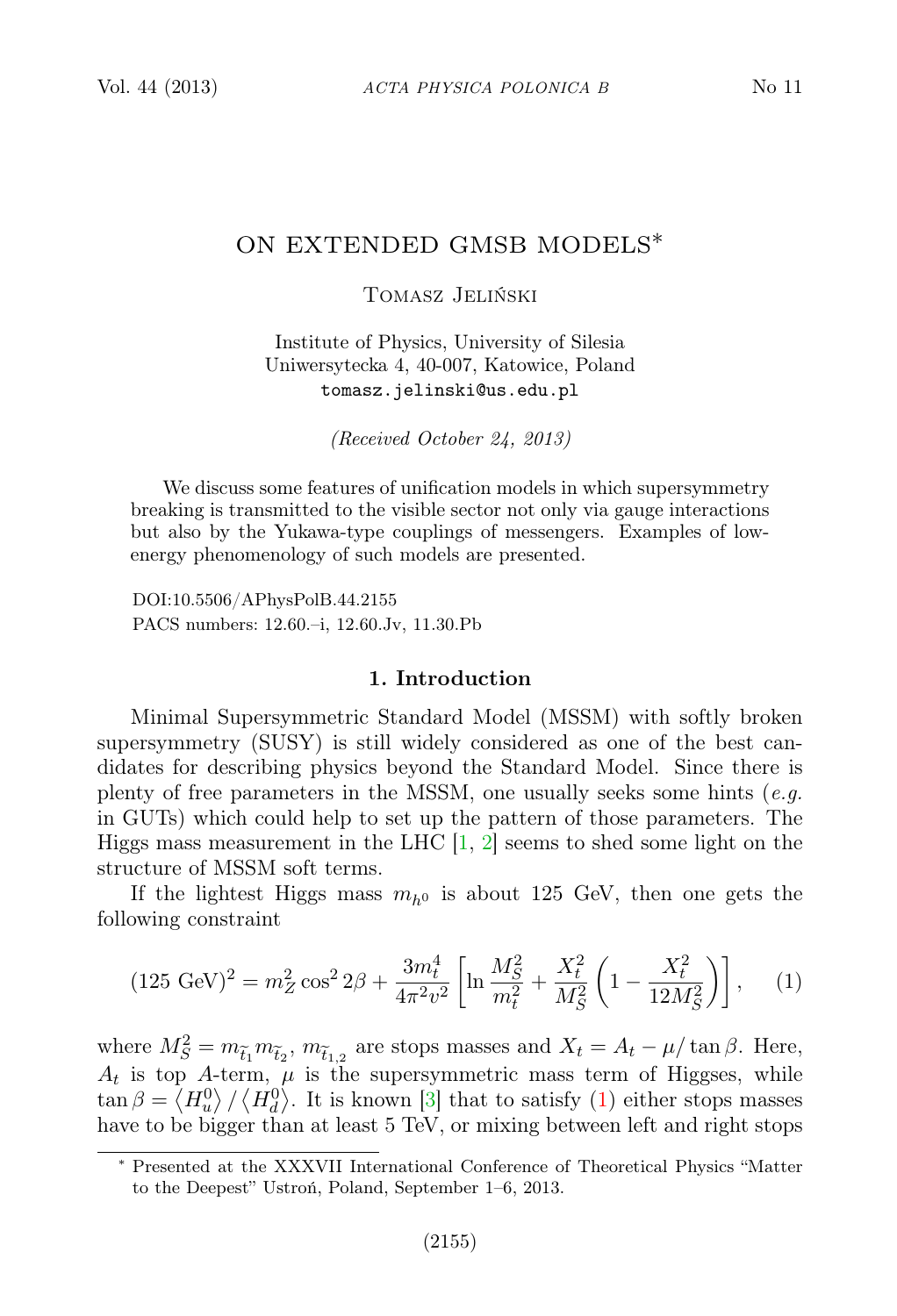must be nearly 'maximal' *i.e.*  $X_t \approx \pm \sqrt{6} M_S$  (the precise value depend on  $tan \beta$ ). In the standard GMSB model [\[4\]](#page-6-3), A-terms are generated only radiatively and to realize the latter possibility one needs either messenger scale M bigger than  $10^{14}$  GeV or gluino heavier than 4 TeV [\[3\]](#page-6-2). On the other hand, nonzero A-terms at the scale  $M$  can be naturally accommodated (even for  $M$ as low as  $10^8$  GeV) within the so-called extended GMSB models (see references in [\[5\]](#page-6-4) and [\[6\]](#page-6-5)). In such a framework messengers couple both to gauge fields and to matter fields via marginal superpotential couplings. Beside generating A-terms, those additional interactions also induce 2-loop corrections to soft masses. Recently, those models have attracted a lot of attention and were examined in various contexts. In the present paper, we generalize the results given in  $[6]$  deriving: (i) formulas for soft masses generated by marginal couplings of three messengers, and  $(ii)$  bounds on messengers couplings related to proton decay and  $\mu/B_{\mu}$  problem for arbitrary messenger representations.

# 2. Extended GMSB models

We consider a model in which supersymmetry breaking effects are parameterized by v.e.v. of spurion superfield  $\langle X \rangle = M + \theta^2 F$ , while messenger sector consists of  $\alpha = 1, \ldots, n$  chiral fields  $(Y_{\alpha}, \overline{Y}_{\alpha})$  in representations  $(R_{\alpha}, \overline{R}_{\alpha})$  of gauge group G. It is convenient to arrange them into one  $2n$ component vector  $Y = (Y_a) = (Y_1, \overline{Y}_1, \ldots, Y_n, \overline{Y}_n)$ . All messengers get masses via the same coupling to the spurion  $X$ 

<span id="page-1-2"></span>
$$
W_X = XY_{2\alpha - 1} Y_{2\alpha} . \tag{2}
$$

Such choice of spurion-messenger interactions is crucial for avoiding large negative 1-loop corrections to soft masses in the discussed class of models [\[7\]](#page-6-6). In the extended GMSB models, SUSY breaking effects are transmitted to the visible sector not only via gauge interactions but also through marginal superpotential couplings<sup>[2](#page-1-1)</sup>

$$
W_Y = \frac{1}{2} h_{ija} \Phi_i \Phi_j Y_a + \frac{1}{2} h_{iab} \Phi_i Y_a Y_b + \frac{1}{6} \eta_{abc} Y_a Y_b Y_c. \tag{3}
$$

Finally,  $\Phi_i \in \{H_u, H_d, Q, U, D, L, E\}$  are matter superfields interacting via standard Yukawa couplings

$$
W_{\Phi} = \frac{1}{6} y_{ijk} \Phi_i \Phi_j \Phi_k . \tag{4}
$$

<span id="page-1-0"></span><sup>&</sup>lt;sup>1</sup> For simplicity, we assume that  $F/M^2 \ll 1$ .

<span id="page-1-1"></span><sup>&</sup>lt;sup>2</sup> Gauge and flavour indices are suppressed.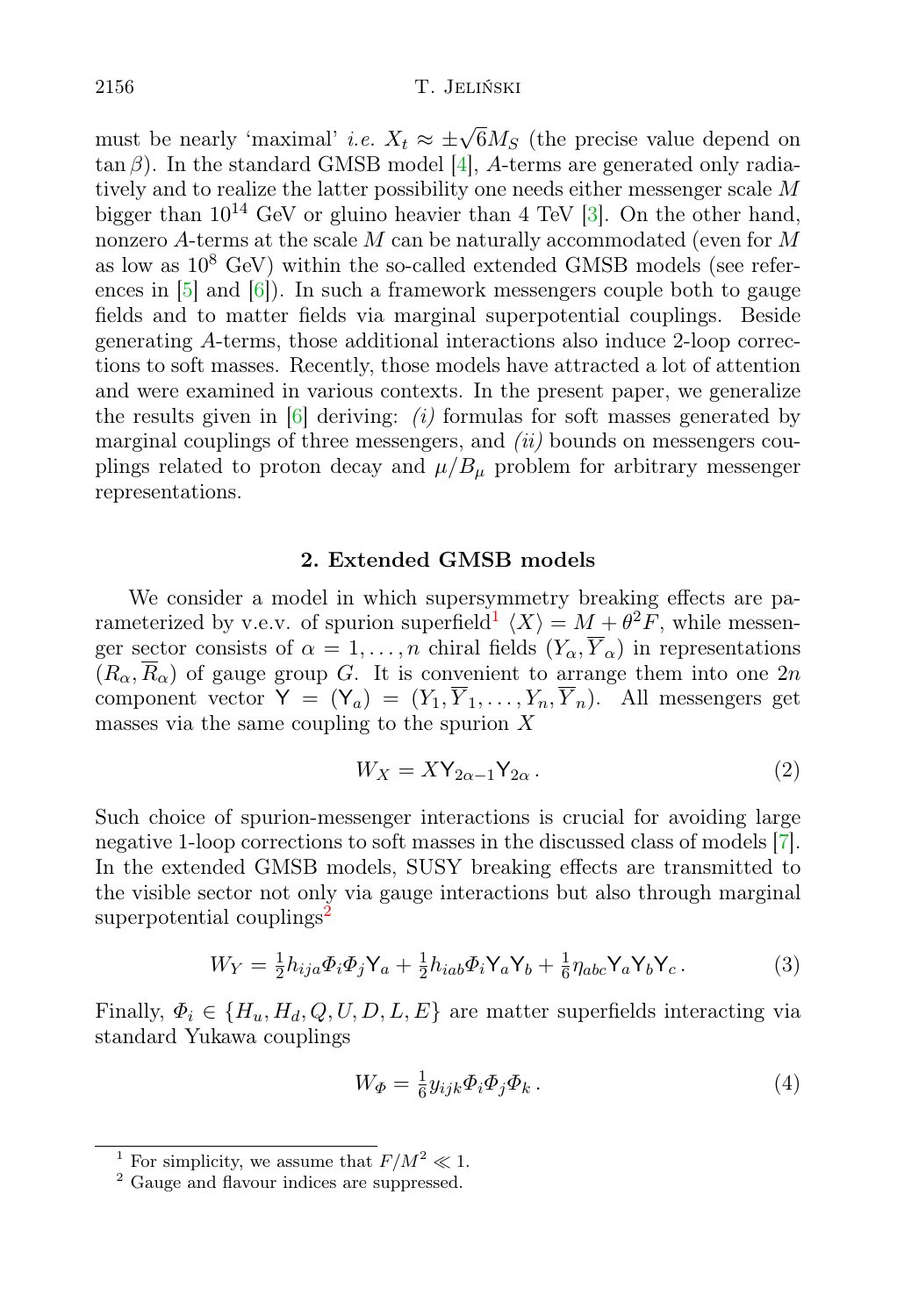Below messenger scale  $M$ , one gets MSSM with soft terms. Similarly to the GMSB case, here gauginos masses  $M_{\lambda}^{(r)}$  also arise at 1-loop and at the leading order do not depend on marginal couplings of messengers  $(3)$ . On the other hand,  $h$  do contribute to both 1-loop  $a$ -terms and 2-loop soft masses while  $\eta$  induce only 2-loop soft masses for scalars  $\widetilde{\Phi}_i \in \{H_u, H_d, \widetilde{Q}, \widetilde{U}, \widetilde{D}, \widetilde{L}, \widetilde{E}\}.$ All of them can be derived with the help of wave-function renormalization method (see  $[5]$  and references therein). One can show that  $(3)$  generate trilinear terms in the scalar potential

<span id="page-2-4"></span>
$$
V \supset \frac{1}{6} a_{ijk} \widetilde{\Phi}_i \widetilde{\Phi}_j \widetilde{\Phi}_k + \text{h.c.}\,,\tag{5}
$$

where  $a_{ijk}$  are given by<sup>[3](#page-2-0)</sup>

$$
a_{ijk} = -\frac{\xi}{32\pi^2} \left[ y_{ijl} \left( 2d_l^{ma} h_{lma}^* h_{kma} + d_l^{ab} h_{lab}^* h_{kab} \right) + (i \leftrightarrow k) + (j \leftrightarrow k) \right]. \tag{6}
$$

 $\xi = F/M$  sets the scale of soft terms, while d are numerical coefficients<sup>[4](#page-2-1)</sup> present in the 1-loop anomalous dimensions [\[5\]](#page-6-4). The scalars  $\widetilde{\Phi}_i$  receive 2-loop soft masses  $\tilde{\Phi}_i^{\dagger} m_{ij}^2 \tilde{\Phi}_j$  from three sources what can be written as

<span id="page-2-2"></span>
$$
m_{ij}^2 = m_{ij,g}^2 + m_{ij,h}^2 + m_{ij,\eta}^2. \tag{7}
$$

 $m_{ij,g}^2$  are well-known 2-loop gauge mediation mass terms [\[4\]](#page-6-3),  $m_{ij,h}^2$  are contributions to soft masses generated by h couplings  $[5]$ , while the last term in [\(7\)](#page-2-2) is related to  $\eta$  — marginal couplings of three messengers. It has the following form

<span id="page-2-3"></span>
$$
m_{ij,\eta}^{2} = \frac{\xi^{2}}{512\pi^{4}} \Big[ (d_{i}^{ae}h_{iae}^{*}h_{jbe} + d_{i}^{ak}h_{iak}^{*}h_{jbk})d_{a}^{cd}\eta_{acd}\eta_{bcd}^{*} + (d_{i}^{ae}h_{iae}^{*}h_{jke} + d_{i}^{al}h_{ial}^{*}y_{jkl})d_{a}^{bc}\eta_{abc}h_{kbc}^{*} + (d_{i}^{ke}h_{ike}^{*}h_{jae} + d_{i}^{kl}y_{ikl}^{*}h_{jal})d_{k}^{bc}h_{kbc}\eta_{abc}^{*} \Big]. \tag{8}
$$

The components of the sum  $(8)$  arise from 2-loop diagrams (see Fig. [1\)](#page-3-0) with two h and two  $\eta$  vertices, three h and one  $\eta$  vertex and from diagram with two h, one  $\eta$  and one y vertex. It is clear that  $\eta$  couplings are relevant for the phenomenology only when they coexist with appropriate  $h$  interactions.

<span id="page-2-0"></span><sup>&</sup>lt;sup>3</sup> Here and below, all indices are summed over except for those which are present on the left-hand side of an equation.

<span id="page-2-1"></span><sup>&</sup>lt;sup>4</sup> The values of *d* for  $G = SU(5)$  and  $Y = (Y_5, Y_5, Y_{10}, Y_{10})$  can be found in [\[6\]](#page-6-5).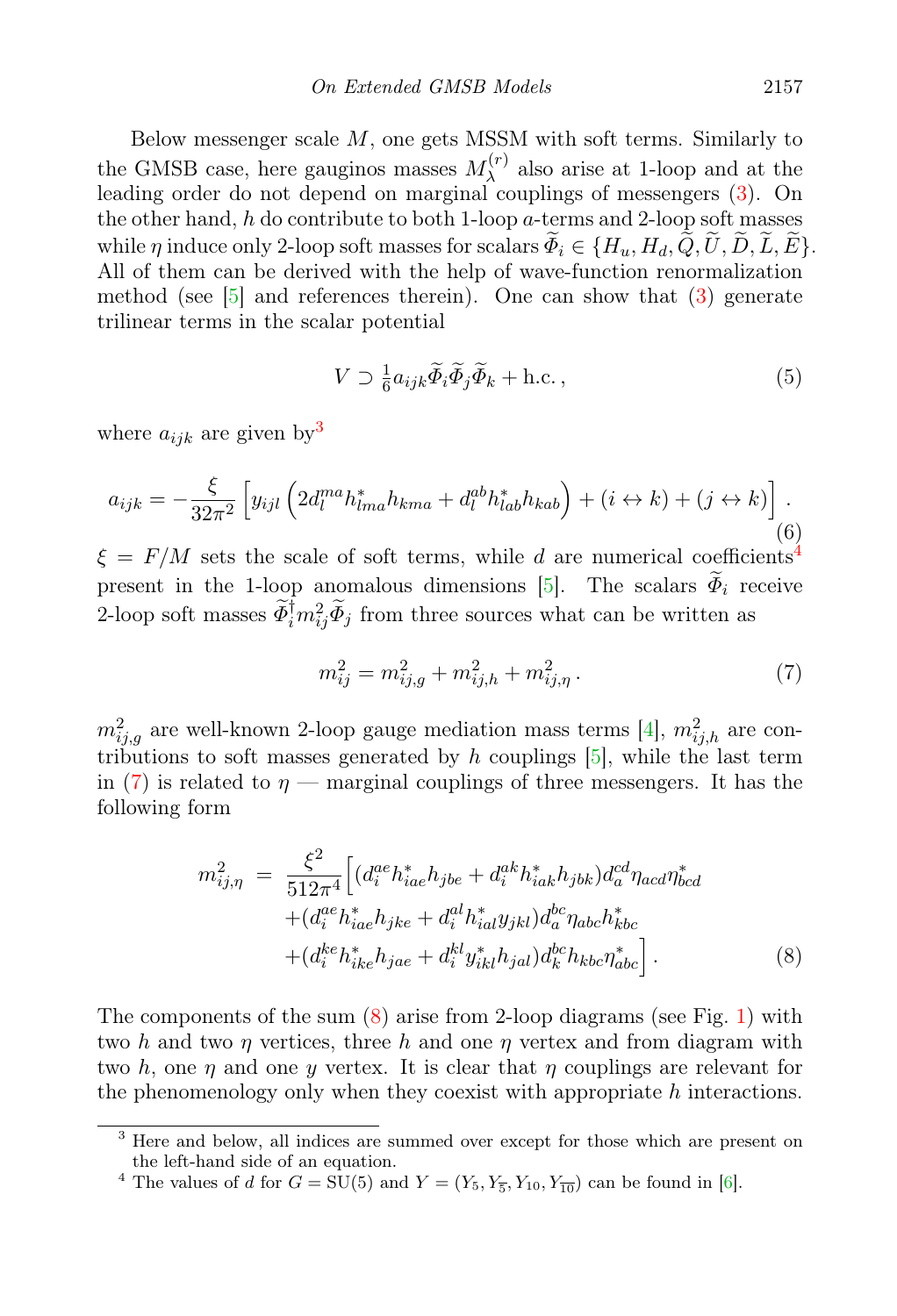

<span id="page-3-0"></span>Fig. 1. Representative Feynman diagrams for the contributions to the soft masses [\(8\)](#page-2-3) induced by marginal couplings of three messengers. Dashed and solid lines correspond, respectively, to the bosonic and fermionic components of matter  $\Phi$  and messenger Y superfields. h stands for matter–matter–messenger or matter– messenger–messenger coupling,  $\eta$  denotes messenger–messenger–messenger interaction, while  $y$  is the MSSM Yukawa coupling.

### 3. Baryon/lepton number violation and  $\mu/B_{\mu}$  problem

It turns out that in the described class of models some of marginal messenger couplings [\(3\)](#page-1-2) may generate at tree- and loop-level operators which lead to undesired effects such us baryon/lepton number violation or  $\mu/B_u$ problem. To analyse that issue, let us define matter chiral superfields  $\Phi_{Q}$ ,  $\Phi_L$ , etc. as those which under gauge symmetry breaking  $G \to SU(3)_c \times$  $SU(2)_L \times U(1)_Y$  decompose as  $\Phi_Q \to Q + \ldots, \Phi_U \to U + \ldots$ , etc. First of all, to build realistic model, one has to forbid dimension 4 operators like  $\Phi_L \Phi_D \Phi_Q$ ,  $\Phi_L \Phi_L \Phi_E$  or  $\Phi_D \Phi_D \Phi_U$  which violate baryon/lepton number. Secondly, superpotential interactions [\(3\)](#page-1-2) generate the following effective operator of dimension 5

<span id="page-3-1"></span>
$$
\left. \frac{c_5}{M} \Phi_Q \Phi_Q \Phi_Q \Phi_L \right|_{\theta^2} \tag{9}
$$

through exchange of messengers  $(Y_{2\alpha-1}, Y_{2\alpha})$ . One can check that  $c_5 =$  $h_{Q,Q,2\alpha-1}h_{Q,L,2\alpha}+h_{Q,L,2\alpha-1}h_{Q,Q,2\alpha}$ , where  $h_{Q,Q,2\alpha-1}=\partial_{\Phi_{Q}}\partial_{\Phi_{Q}}\partial_{Y_{2\alpha-1}}W_{Y}$ etc. To prevent rapid proton decay via  $(9)$ , coefficient  $c_5$  must be highly suppressed *i.e.*  $c_5 \lesssim 10^{-26+t_M}$ , where  $t_M = \log_{10}(M/1 \text{ GeV})$  [\[8\]](#page-6-7). Moreover, the following operator of dimension 6

$$
\frac{c_6}{M^2} \left( \varPhi_Q^{\dagger} \varPhi_Q \right)^2 \bigg|_{\theta^2 \overline{\theta}^2} \tag{10}
$$

can be induced by [\(3\)](#page-1-2) what would lead to rapid proton decay in the channel  $p \to \pi^0 e^+$ . To meet phenomenological bounds, the coefficient  $c_6 =$  $h_{Q,Q,2\alpha-1}h_{Q,Q,2\alpha-1}^* + h_{Q,Q,2\alpha}h_{Q,Q,2\alpha}^*$  has to satisfy  $c_6 \lesssim 10^{-16+t_M}$  [\[9\]](#page-6-8).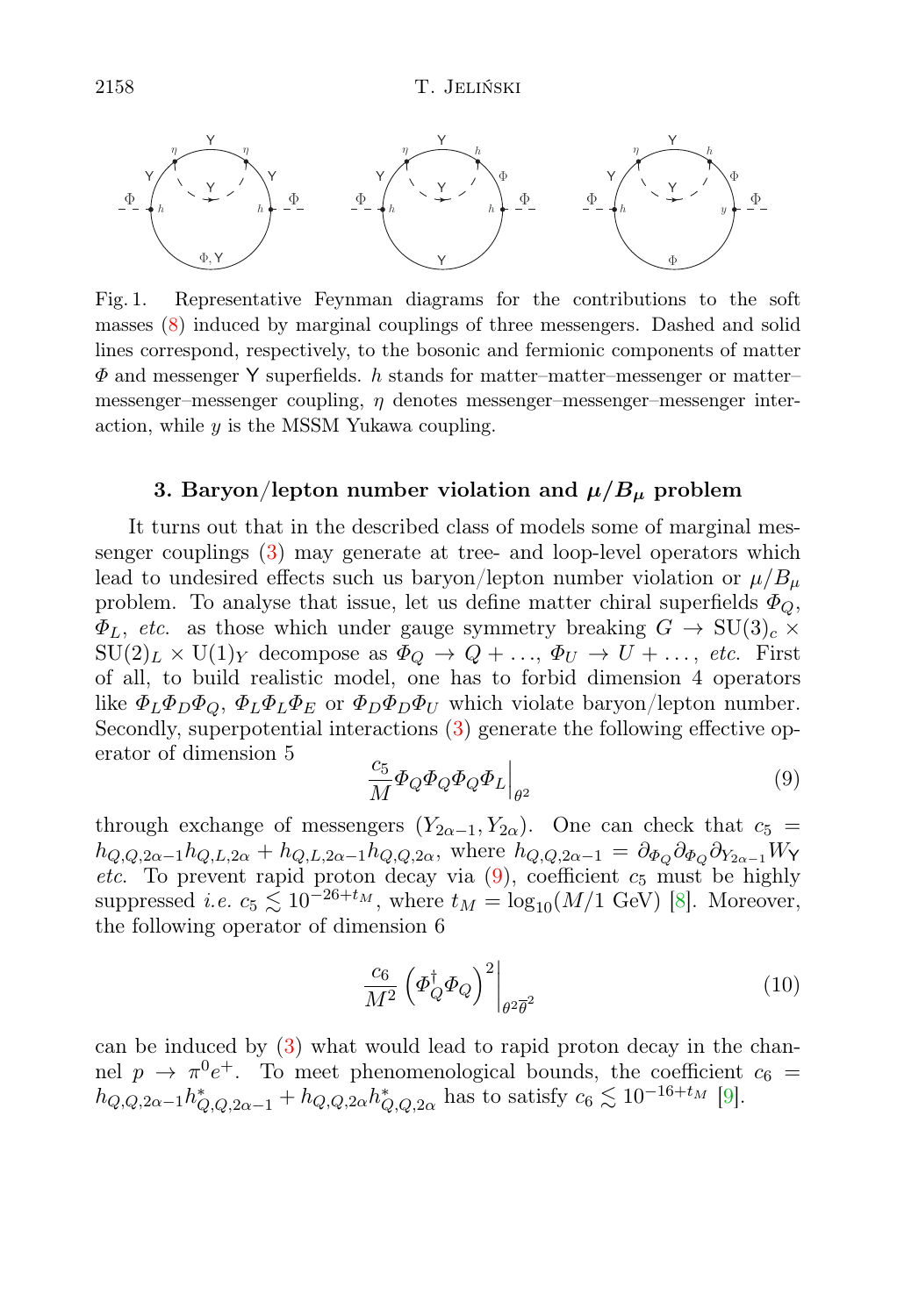The second serious issue is  $\mu/B_\mu$  problem [\[10\]](#page-6-9). To avoid it, we shall assume that there is no  $\mu \Phi_{H_u} \Phi_{H_d}$  term in the superpotential, and mass term for Higgses is generated after SUSY breaking by the following operator

$$
\frac{c_{\mu}}{M_{\text{GUT}}} X^{\dagger} \Phi_{H_u} \Phi_{H_d} , \qquad (11)
$$

while at the same time operator  $X^{\dagger} X \Phi_{H_u} \Phi_{H_d} / M_{\text{GUT}}^2$ , which would produce  $B_{\mu}$ , is absent. On the other hand, after integrating messengers,  $\mu$  and  $B_{\mu}$  are also generated via the following effective operators

$$
\frac{c'_{\mu}}{M} X^{\dagger} \Phi_{H_u} \Phi_{H_d} , \qquad \frac{c'_{B_{\mu}}}{M^2} X^{\dagger} X \Phi_{H_u} \Phi_{H_d} , \qquad (12)
$$

which would lead to  $\mu^2 \ll B_\mu$  unless

$$
c'_{\mu,B_{\mu}} = \frac{1}{(4\pi)^2} \left( h_{H_u,2\alpha-1,2\beta-1} h_{H_d,2\alpha,2\beta} + h_{H_u,2\alpha,2\beta-1} h_{H_d,2\alpha-1,2\beta} \right) + (u \leftrightarrow d)
$$
\n(13)

is sufficiently suppressed.

One of the ways to deal with above-mentioned problems, without finetuning parameters of the model, is to introduce extra global  $U(1)_q$  symmetry and assign charges such that those operator are absent. Such approach is realized *e.g.* in F-theory models  $|11, 12|$  and in models which use the Froggatt–Nielsen mechanism to address the issue of hierarchy in Yukawa couplings.

#### 4. Phenomenology of the simplest  $SU(5)$  model with YYY

Now, let us focus on a specific SU(5) unification model in which both h and  $\eta$  messenger interactions are present [\[6\]](#page-6-5). Here messenger sector consists of fields in representations  $5 + \overline{5}$  and  $10 + \overline{10}$  *i.e.*  $\mathsf{Y} = (Y_5, Y_{\overline{5}}, Y_{10}, Y_{\overline{10}})$ . We invoke extra global  $U(1)<sub>q</sub>$  symmetry to provide selection rules necessary to satisfy phenomenological constraints described above. Charges assignment which leads to the smallest number of marginal couplings of messengers is shown in Table I. For simplicity, we assume that messengers interact

#### TABLE I

Assignment of U(1)<sub>q</sub> charges,  $q \neq 0$ .  $H_5$ ,  $H_{\overline{5}}$ ,  $\phi_{\overline{5}}$  and  $\phi_{10}$  are MSSM matter superfields.

| $H_5$ $H_{\overline{5}}$ $\phi_{\overline{5}}$ $\phi_{10}$ $Y_5$ $Y_{\overline{5}}$ $Y_{10}$ $Y_{\overline{10}}$ $X$ |  |  |  |                                                    |
|----------------------------------------------------------------------------------------------------------------------|--|--|--|----------------------------------------------------|
|                                                                                                                      |  |  |  | $-8q$ $-7q$ $3q$ $4q$ $17q$ $-2q$ $14q$ $q$ $-15q$ |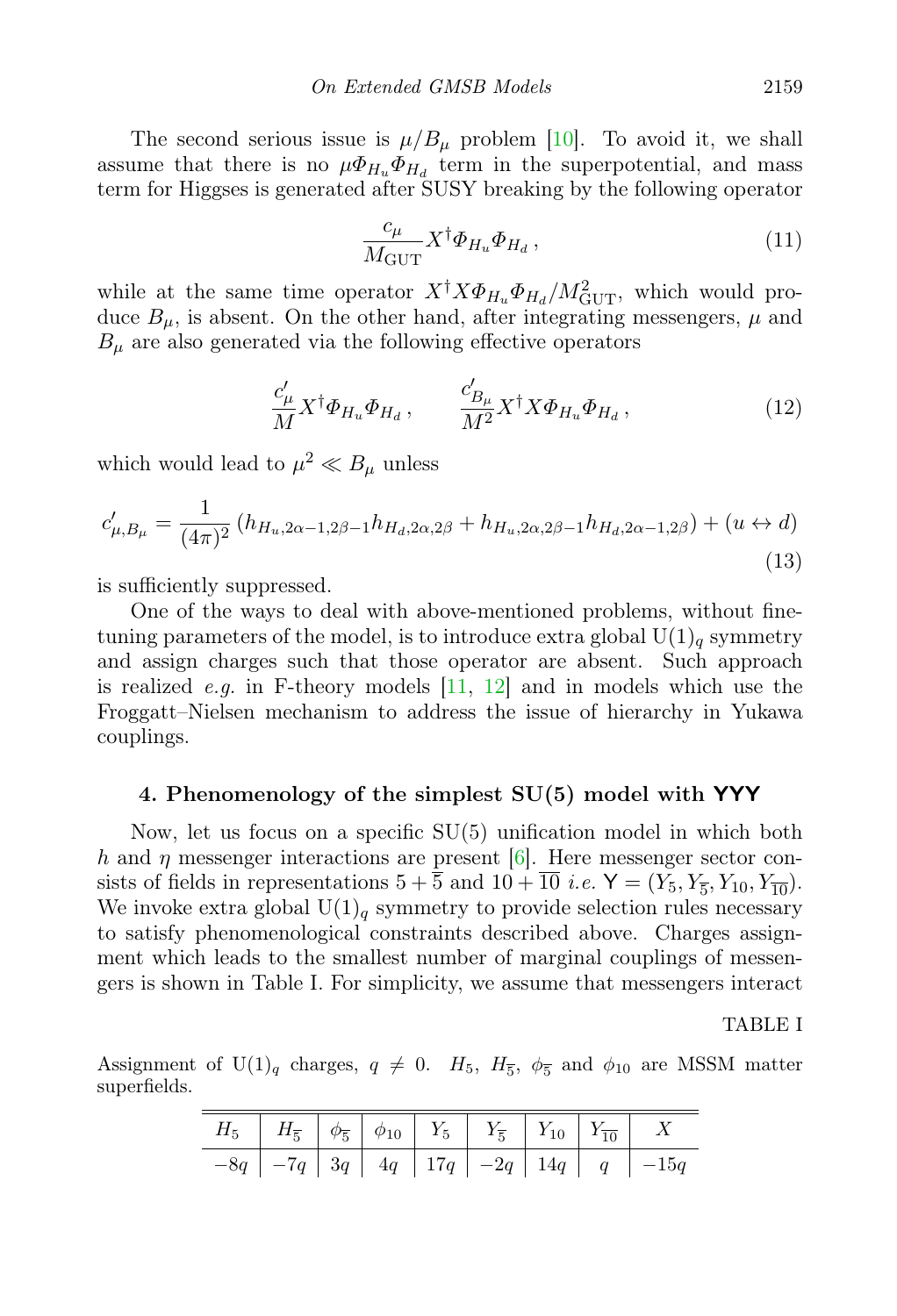only with the heaviest generation of MSSM matter. Gauge invariance and global  $U(1)$  symmetry imply that, in this case, the only marginal couplings of messengers are

$$
W_Y = \frac{1}{2}h\phi_{10}Y_{\overline{5}}Y_{\overline{5}} + \frac{1}{2}\eta Y_{\overline{5}}Y_{\overline{10}}Y_{\overline{10}}.
$$
 (14)

Using formula  $(6)$ , one can find that *a*-terms are of the form

$$
a_{H_u Q_3 U_3} = -y_t \alpha_h \frac{\xi}{4\pi} , \qquad a_{H_d Q_3 D_3} = -y_b \alpha_h \frac{\xi}{4\pi} , \qquad (15)
$$

where  $y_{t,b}$  are top and bottom Yukawa couplings and  $\alpha_h = |h|^2/(4\pi)$ . Meanwhile, only squark doublet  $\tilde{Q}_3$  receives 2-loop soft masses from  $\eta$  coupling

<span id="page-5-1"></span>
$$
m_{\tilde{Q}_3,\eta}^2 = 6\alpha_h \alpha_\eta \frac{\xi^2}{16\pi^2} \,, \qquad m_{\tilde{Q}_3,h}^2 = \alpha_h \left(6\alpha_h - \frac{7}{15}\alpha_1 - 3\alpha_2 - 6\alpha_3\right) \frac{\xi^2}{16\pi^2} \,,
$$
\n(16)

where  $\alpha_{\eta} = |\eta|^2/(4\pi)$ . Note that for  $\eta, h \sim 1$  both contributions to  $m_{\tilde{Q}_3}^2$  are of the same order and of the same order as standard GMSB contribution [\[4\]](#page-6-3). The details of the phenomenological analysis of this case can be found in [\[6\]](#page-6-5). Here, we only want to mention that the main effect of  $\eta$  is lowering in [6]. Here, we only want to mention that the main effect of  $\eta$  is lowering masses of the lightest sleptons (see Fig. [2\)](#page-5-0). The reason of such behaviour is that [\(16\)](#page-5-1) enlarges D-term contribution to beta function of  $m_{\widetilde{E}_3}^2$  as follows that for  $n, h \sim 1$  both contributions to  $m^2$  are

$$
\frac{d}{dt}m_{\tilde{E}_3}^2 = \ldots + \frac{6}{10}g_1^2m_{\tilde{Q}_3,\eta}^2.
$$
\n(17)

For a fixed value of  $m_{\tilde{E}_3}^2$  at the messenger scale M, it results in reducing masses of right-handed sleptons at the electroweak scale.



<span id="page-5-0"></span>Fig. 2. Plot of the particles masses versus  $\eta$  coupling for tan  $\beta = 15$  (left plot),  $\tan \beta = 30$  (middle plot) and  $\tan \beta = 45$  (right plot). h is set to 1.1, while scale  $\xi = F/M$  is  $1.7 \times 10^5$  GeV. Dashed lines show masses of the particles when  $h =$  $p = 0$ , which corresponds to the standard GMSB case.  $\tilde{\tau}_e$  and  $\tilde{\alpha}_e$  are mostly  $right-handed.$  $\eta = 0$ , which corresponds to the standard GMSB case.  $\tilde{\tau}_1$  and  $\tilde{e}_1$  are mostly right-handed